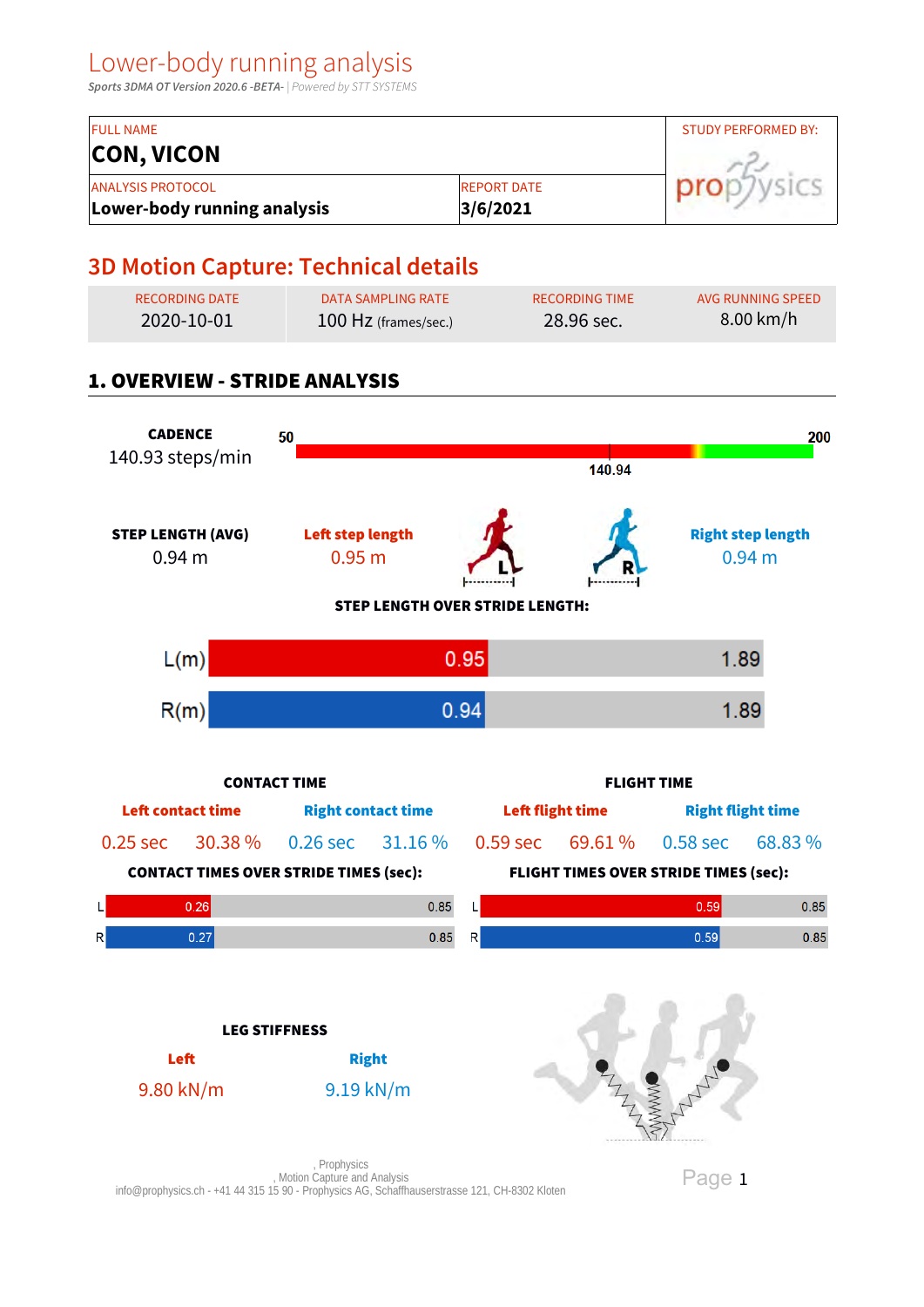**Sports 3DMA OT Version 2020.6 -BETA-** | Powered by STT SYSTEMS

## 2. FOOT ANALYSIS



## FOOT INVERSION/EVERSION DDURING THE RUNNING CYCLE:

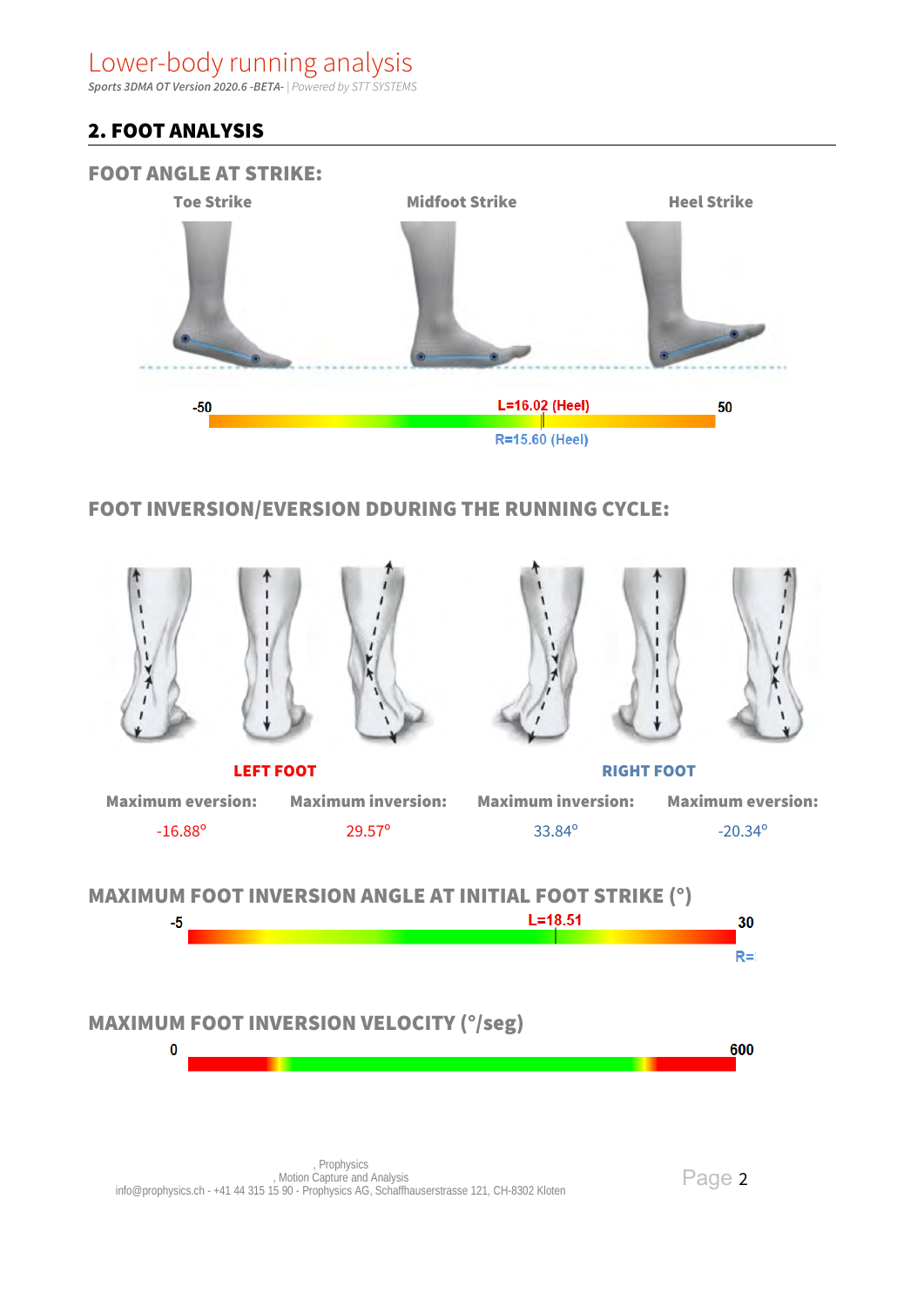**Sports 3DMA OT Version 2020.6 -BETA-** | Powered by STT SYSTEMS

#### 3. ANKLE ANALYSIS



Page 3

Cycle [%]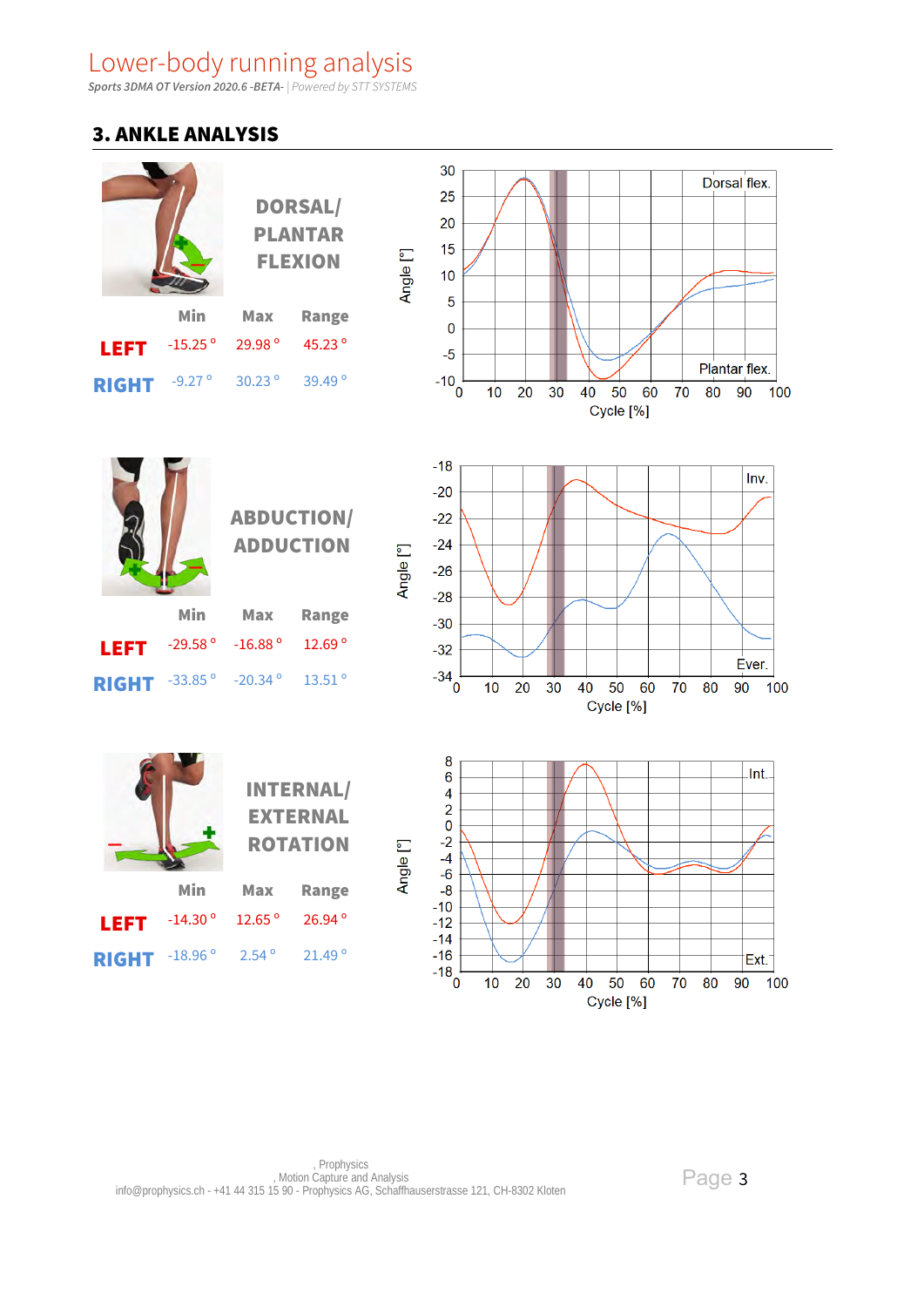**Sports 3DMA OT Version 2020.6 -BETA-** | Powered by STT SYSTEMS

#### 4. KNEE ANALYSIS

|              |                 |                     | <b>FLEXION/</b><br><b>EXTENSION</b> |  |
|--------------|-----------------|---------------------|-------------------------------------|--|
|              | Min             | Max                 | <b>Range</b>                        |  |
| <b>LEFT</b>  | 10.32°          | 111.37 <sup>o</sup> | 101.05 <sup>o</sup>                 |  |
| <b>RIGHT</b> | $18.47^{\circ}$ | $117.41^{\circ}$    | 98.93°                              |  |





VARUS / VALGUS

INTERNAL/

|                      | Min               |                    | Max Range       |
|----------------------|-------------------|--------------------|-----------------|
| LEFT                 | -29.92 $^{\circ}$ | $1.06^{\circ}$     | $30.97^{\circ}$ |
| RIGHT $-38.40^\circ$ |                   | $-1.25$ $^{\circ}$ | $37.15^{\circ}$ |





EXTERNAL ROTATION Min Max Range LEFT -34.66° 3.89° 38.54° RIGHT -39.78° 6.84° 46.60°

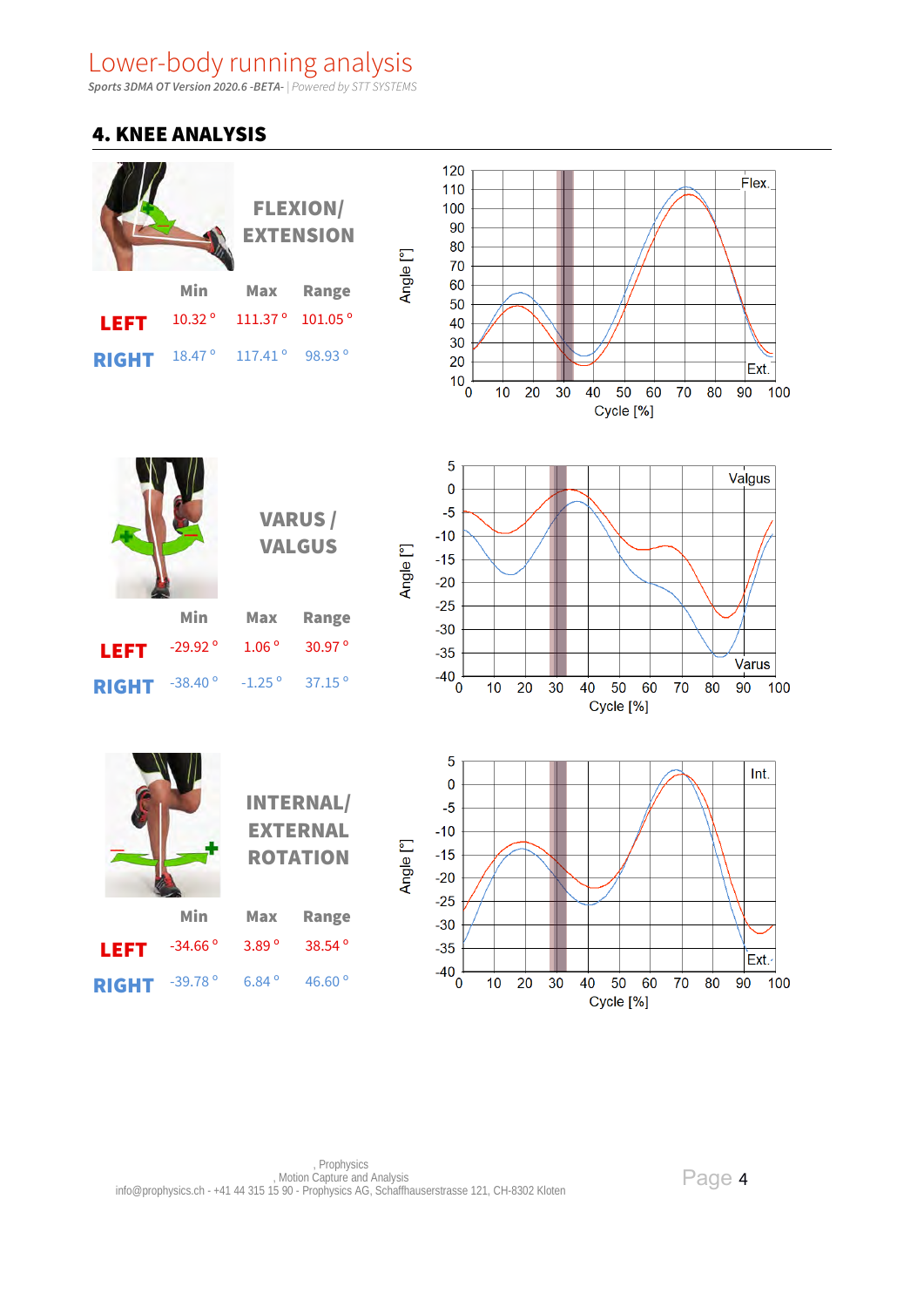**Sports 3DMA OT Version 2020.6 -BETA-** | Powered by STT SYSTEMS

## 5. HIP ANALYSIS

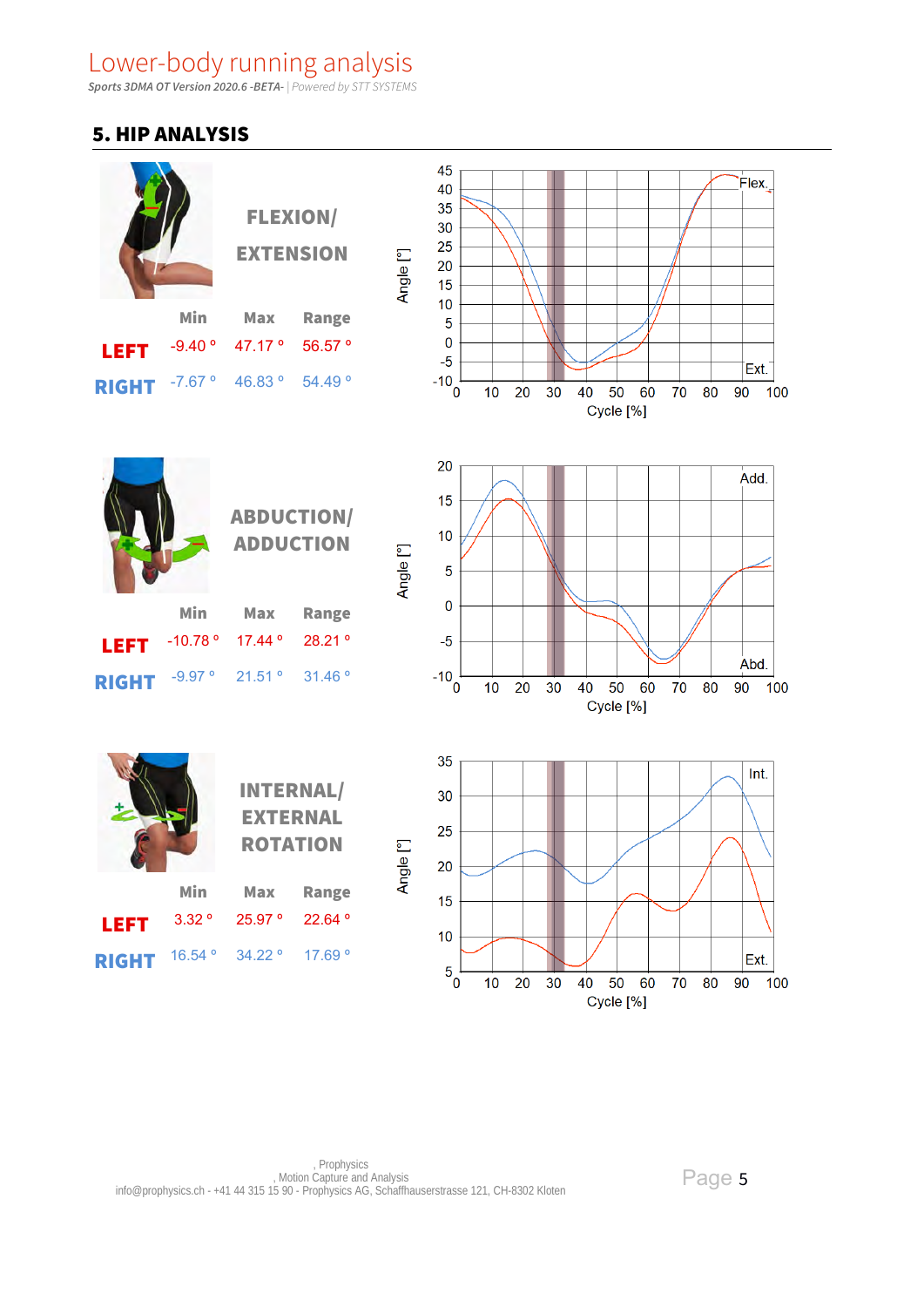**Sports 3DMA OT Version 2020.6 -BETA-** | Powered by STT SYSTEMS

## 6. PELVIC ANALYSIS

|              |                      | <b>TILT</b>        |                    | Angle [°]                        | 12<br>Ant.<br>10<br>$\bf8$<br>$\bf 6$<br>4                                                                |  |
|--------------|----------------------|--------------------|--------------------|----------------------------------|-----------------------------------------------------------------------------------------------------------|--|
|              | Min                  | <b>Max</b>         | <b>Range</b>       |                                  | $\overline{2}$<br>$\pmb{0}$                                                                               |  |
| <b>LEFT</b>  | -2.81 $^{\circ}$     | $13.60$ $^{\rm o}$ | $16.41$ $^{\circ}$ |                                  | Post.<br>$-2^{2}$                                                                                         |  |
| <b>RIGHT</b> | $-2.81$ $^{\rm o}$   | 13.60 <sup>°</sup> | $16.41$ $^{\circ}$ |                                  | 20<br>30<br>50<br>60<br>90<br>100<br>10<br>40<br>70<br>80<br>Cycle [%]                                    |  |
|              |                      |                    | <b>OBLIQUITY</b>   | Angle <sup>[°]</sup>             | 8<br>Sup.<br>$6\phantom{1}6$<br>4<br>$\overline{2}$<br>$\pmb{0}$<br>$-2$                                  |  |
|              | Min                  | <b>Max</b>         | <b>Range</b>       |                                  | $-4$                                                                                                      |  |
| <b>LEFT</b>  | $-7.65$ <sup>o</sup> | 8.05 <sup>o</sup>  | 15.69 <sup>°</sup> |                                  | $-6$<br>Inf.                                                                                              |  |
| <b>RIGHT</b> | $-8.06$ <sup>o</sup> | $7.15o$            | $15.21$ $^{\circ}$ |                                  | $-8^{0}$<br>10<br>20<br>30<br>50<br>60<br>70<br>80<br>90<br>100<br>40<br>Cycle [%]                        |  |
|              |                      |                    | <b>ROTATION</b>    | $\overline{\mathsf{P}}$<br>Angle | $\overline{5}$<br>Int.<br>$\overline{\mathbf{4}}$<br>3<br>$\overline{2}$<br>1<br>$\bf{0}$<br>$-1$<br>$-2$ |  |
|              | Min                  | Max                | <b>Range</b>       |                                  | $-3$                                                                                                      |  |
| <b>LEFT</b>  | $-7.10$ <sup>o</sup> | 4.19 <sup>o</sup>  | 11.29°             |                                  | $-4$<br>Ext.                                                                                              |  |
| <b>RIGHT</b> | $-7.49$ <sup>o</sup> | 4.19 <sup>o</sup>  | $11.68$ $^{\rm o}$ |                                  | $-5^{+}_{0}$<br>50<br>60<br>70<br>10<br>20<br>30<br>40<br>80<br>90<br>100<br>Cycle [%]                    |  |

Page 6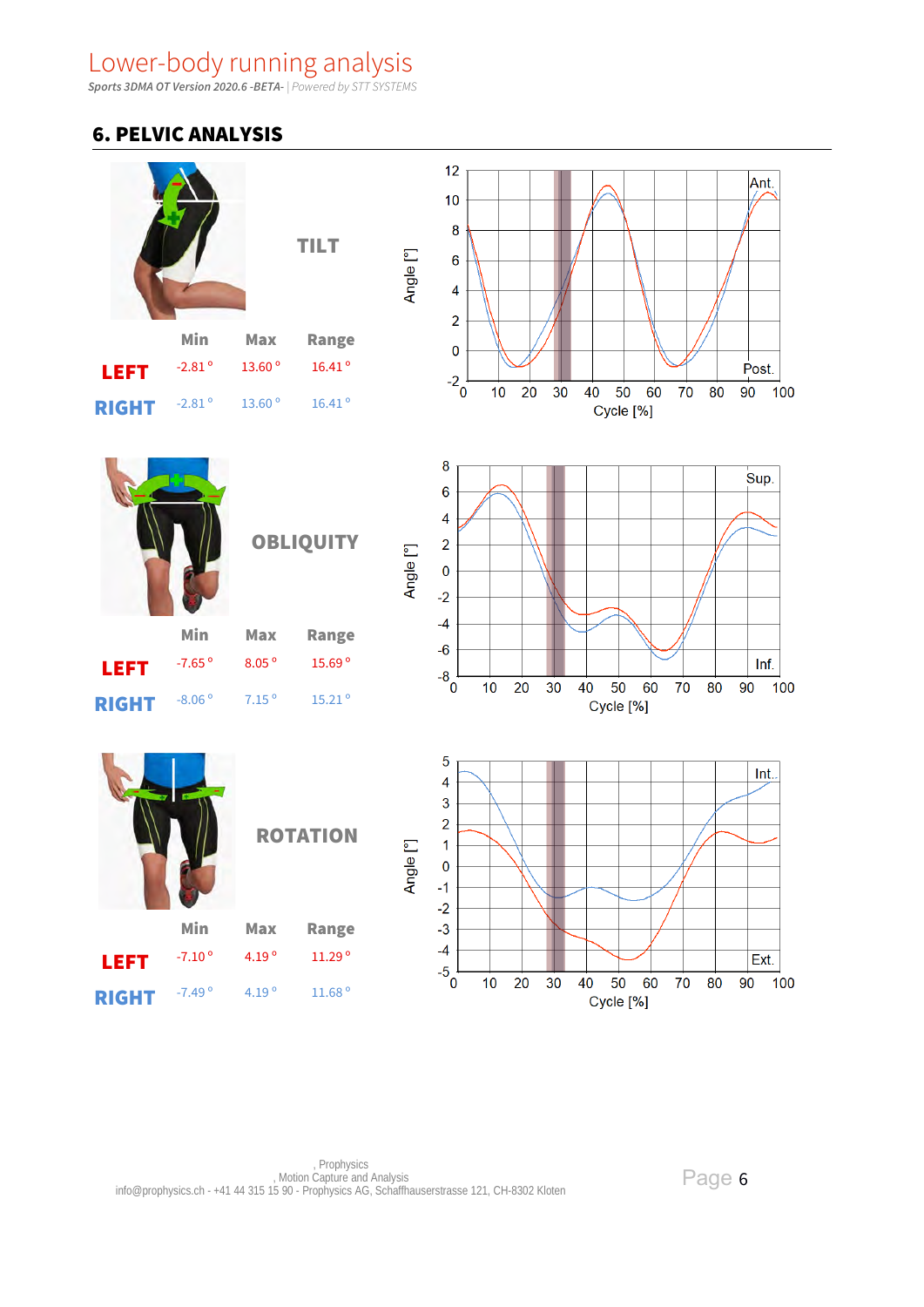

Left ASIS track Right ASIS track







| 914.95 mm | 1077.19 mm | 162.22 mm |
|-----------|------------|-----------|

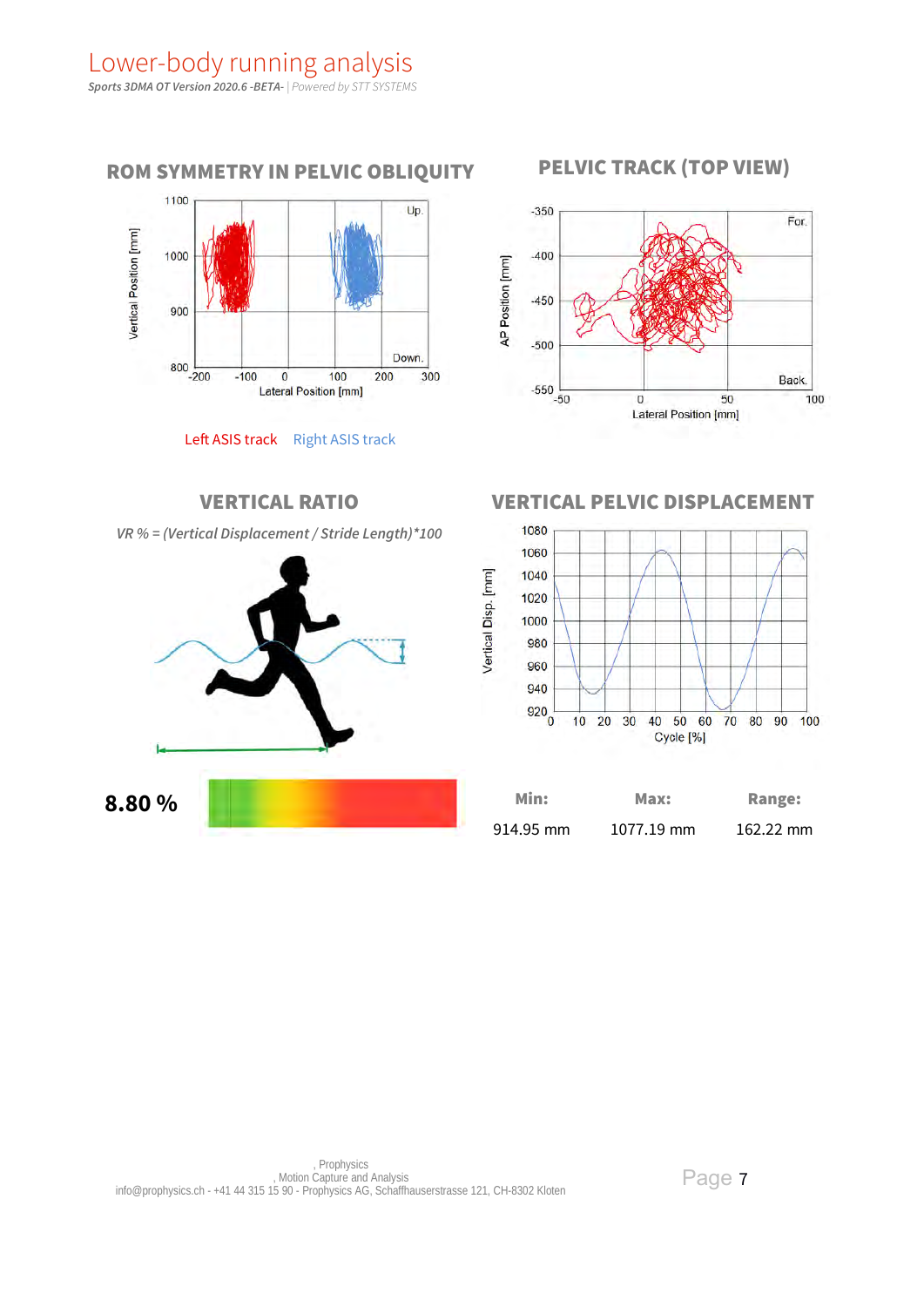**Sports 3DMA OT Version 2020.6 -BETA-** | Powered by STT SYSTEMS

## 7. SUMMARY



**Prophysics** , Motion Capture and Analysis info@prophysics.ch - +41 44 315 15 90 - Prophysics AG, Schaffhauserstrasse 121, CH-8302 Kloten

Page 8